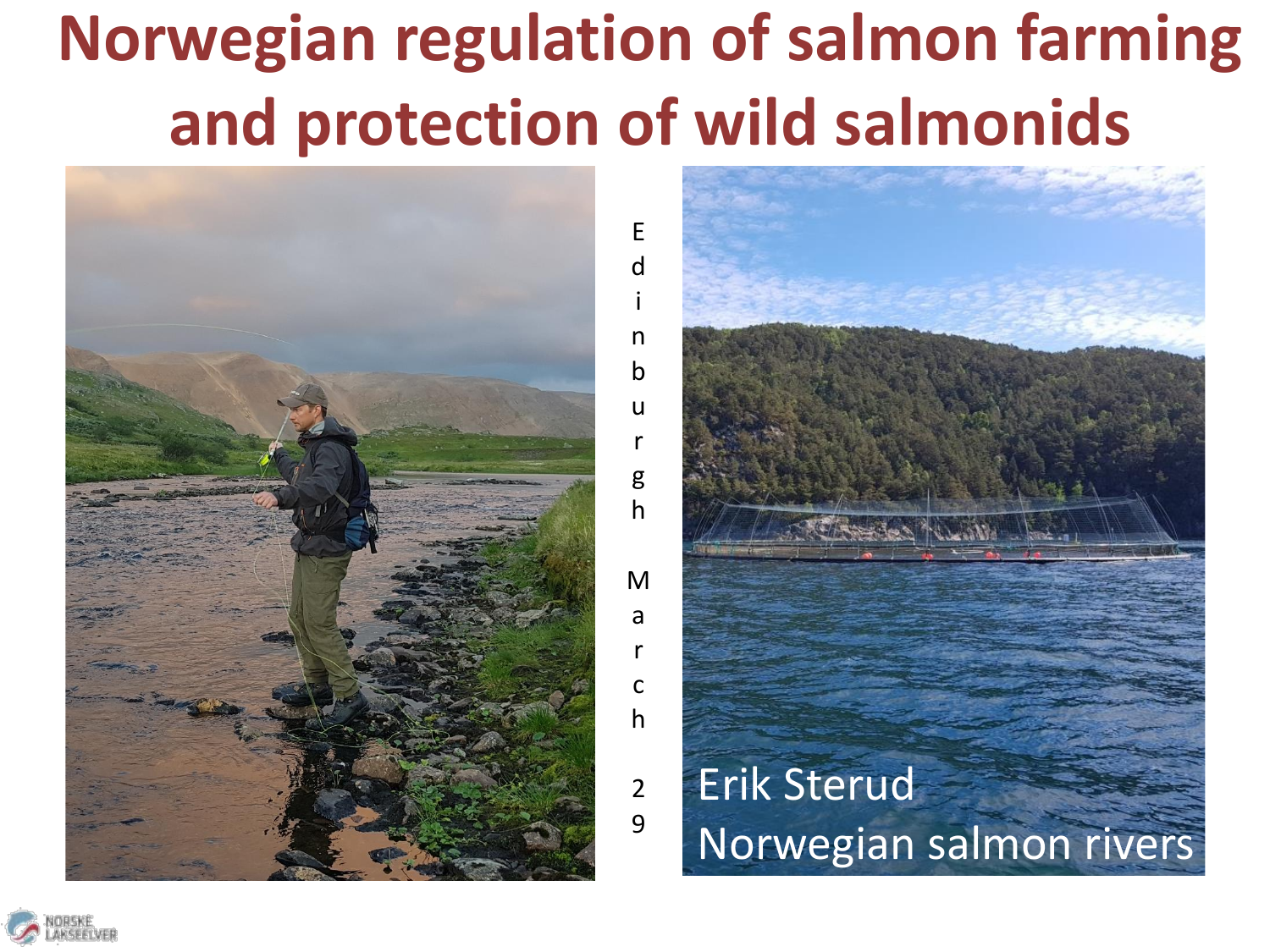# **The salmon farming traffic light system**

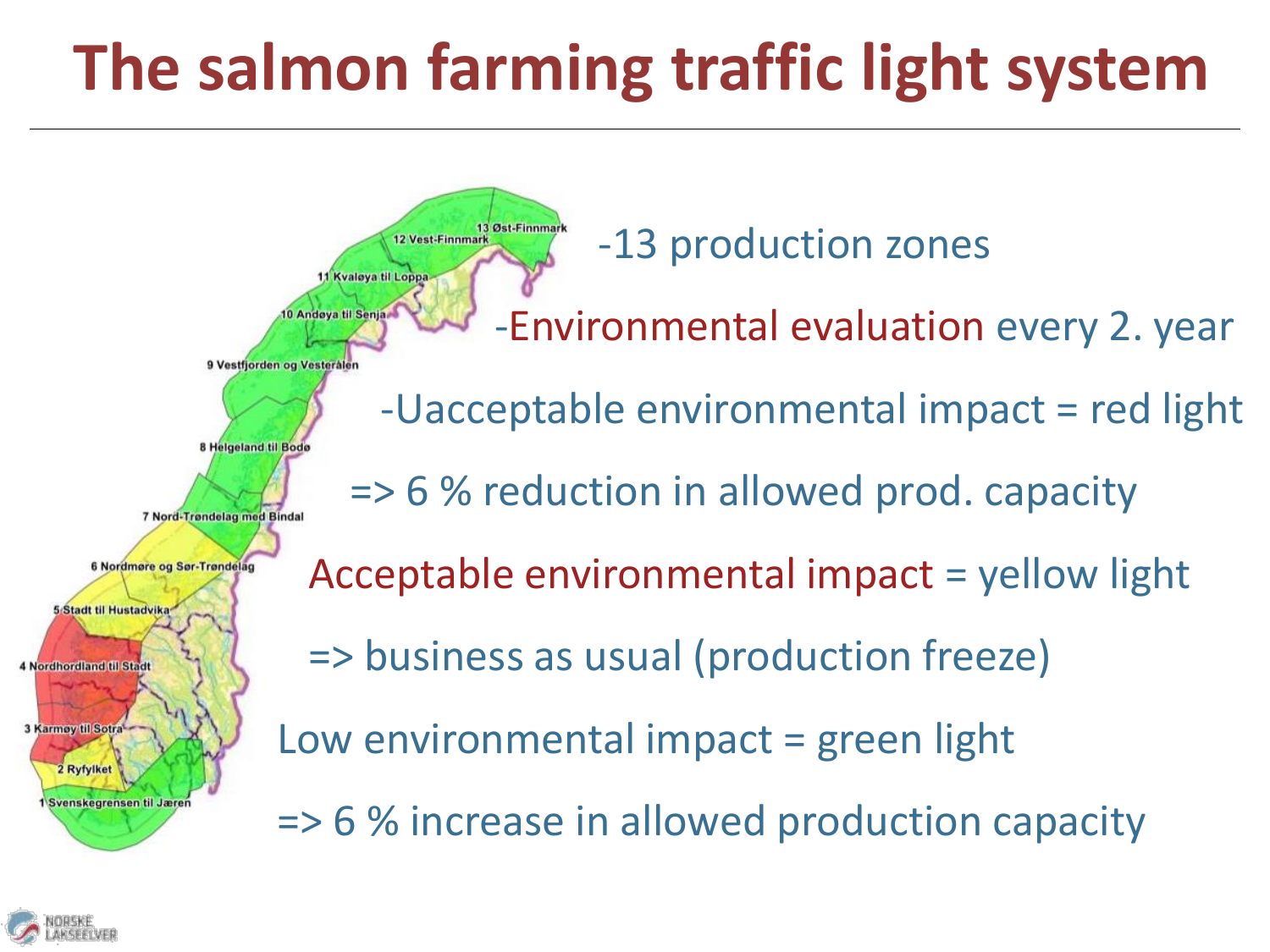## **Two problems**

1. Only a single environmental indicator! Effect of lice on migrating salmon smolts

- 2. The tolerance level is is way to high
- The system allows 30 % annual lice induced wild smolt mortality before the industry meets restrictions
- The light does not turn red until > 30% of migrating smolts die of salmon lice

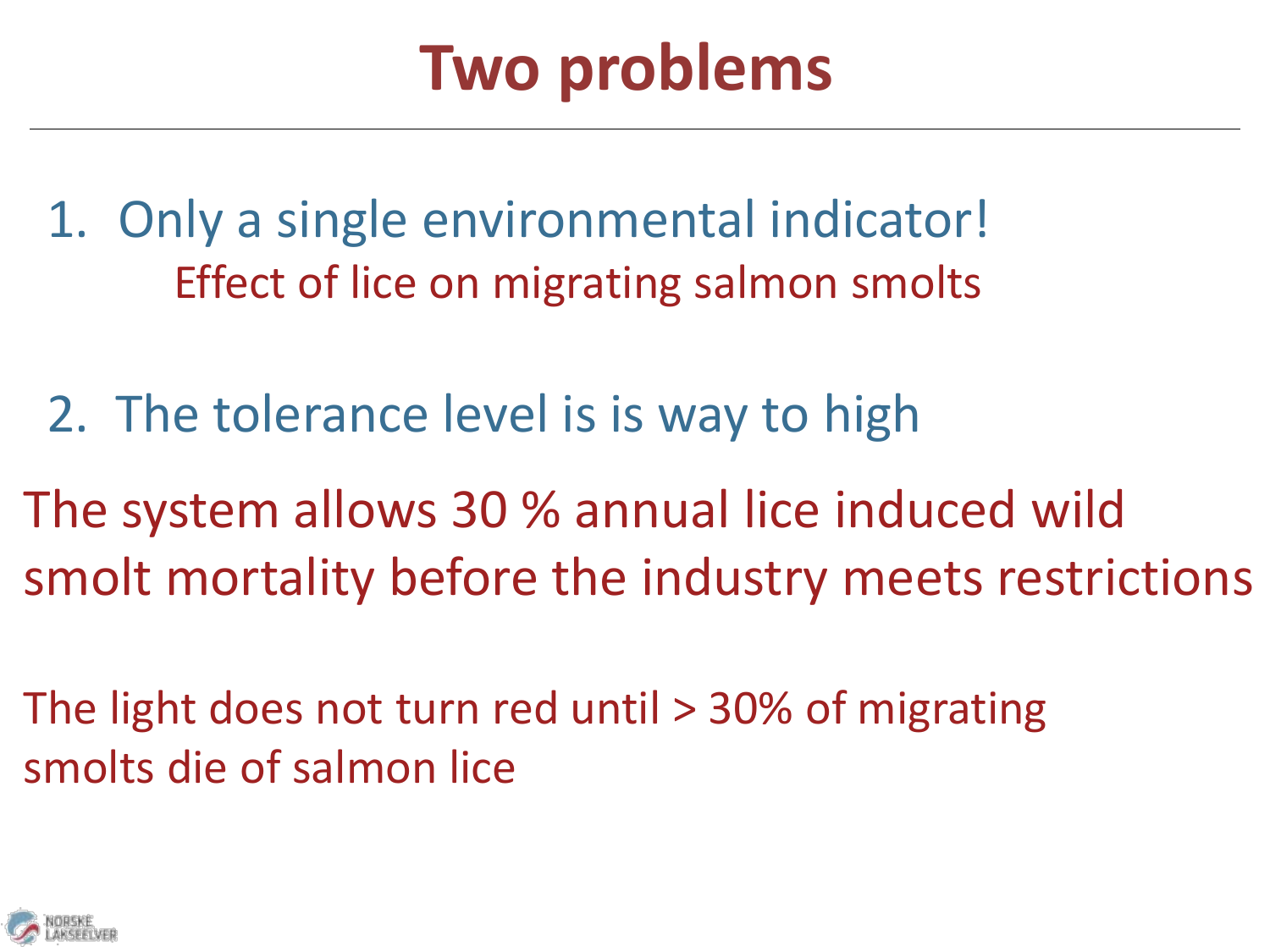#### **Draft white paper, Nov 2014**

#### **Final white paper, Mars 2015**

Vardingsindikator

Til:tandsbekreftelse

<10 pst. av populasjonen har okt sannsynlighet for dodelizhet

modellering ikke satt

Lav ritiko/påvirkning

Endelig grenteverdi ved Endelig grenseverdi ved modellering ikke satt

dodelighet

Moderat ritiko/påvirkning

10 - 30 pst. av populationen

har okt sannsynlighet for

Hay ritiko pávirkning Endelig grenseverdi ved

modellering ikke satt 30 pst. av populatjonen har okt sannsynlighet for

dodelazhet

Tabell 10.1 Grenseverdier for lakselusindikator.

| Lav risilco/pavirlaung                                                                                           | Moderat risiko/pavirlming                                                    | Hoy risilos/pawrlening                               |
|------------------------------------------------------------------------------------------------------------------|------------------------------------------------------------------------------|------------------------------------------------------|
| Det er sannsynlig at $< 10$ prosent Det er sannsynlig at $10 - 30$<br>av populasjonen dør pga.<br>haseinfeksson. | prosent av populasjonen dør pga. Av populasjonen dør pga.<br>luseinfolcsion. | Det er sannsynlig at > 30 propent<br>hasoinfolcsion. |

Yellow light when  $10 - 30$ % of the population experience increased risk for lice induced mortality

Two obvious questions 1. What is the risk without salmon farming? 2.How much increase is acceptable? Yellow light when it is likely that  $10 - 30$  % of the population dies due to lice

### \*The Government didn't tell \*The Parliament didn't notice